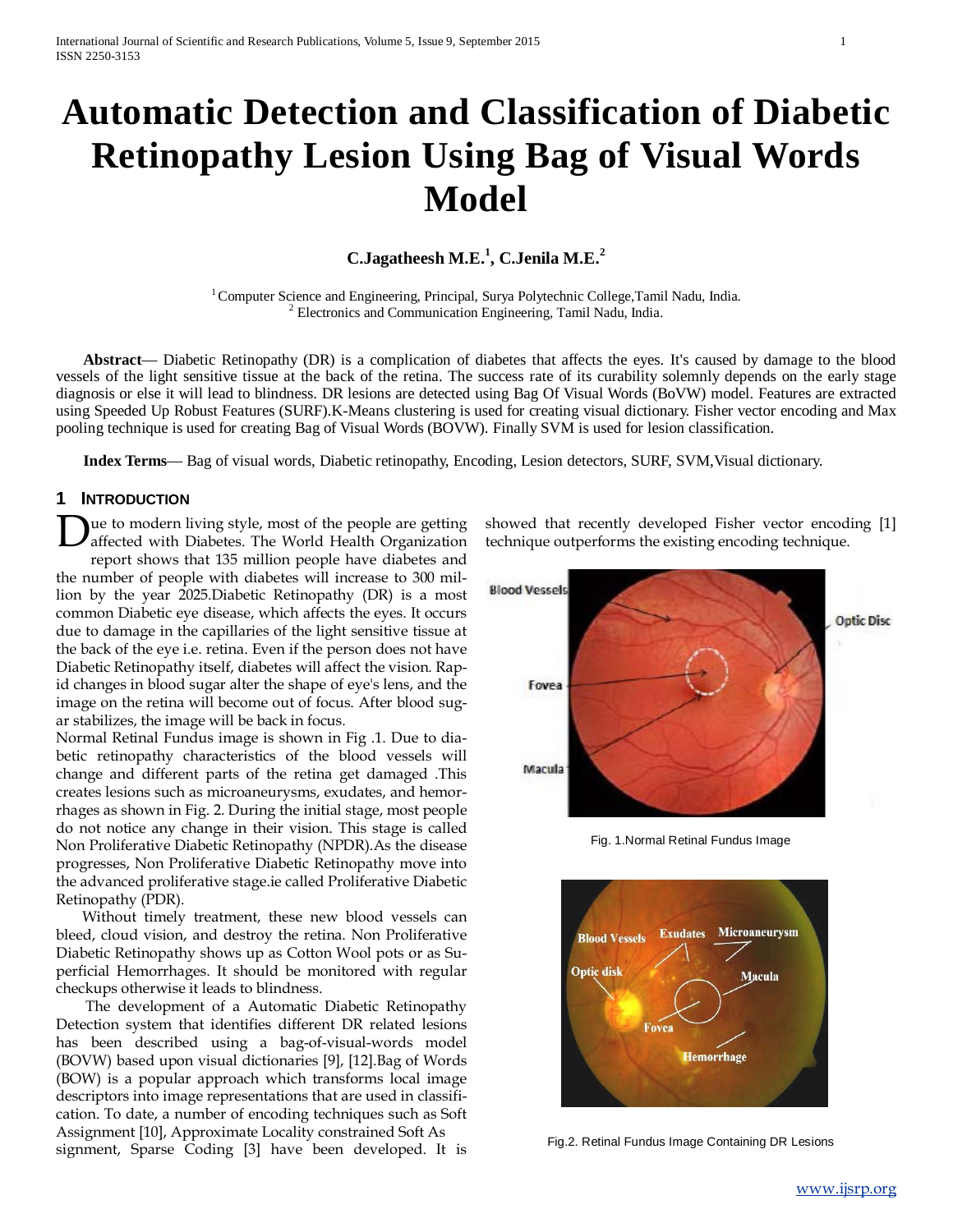# **2 PROPOSED METHODOLOGY**

## **2.1 Proposed Diabetic Retinopathy Lesions Detection Scheme**

The proposed DR Lesion detection scheme comprises of three main steps namely Feature extraction, Bag of Visual Words creation and SVM based classification. Diabetic Retinopathy Lesions are detected using a Bag of Visual Words (BoVW) model. These model works by detecting a large number of feature vectors around points of interests in the images and assign these vectors to visual words based on visual dictionary. Fig. 3. shows the process of detecting the DR lesions. Features in DR affected images and normal images are extracted using Speeded Up Robust Features.Clustering is done using K-Means Clustering Algorithm for creating a visual dictionary, representing the normal images and the images with lesions. After creating the visual dictionary, Fisher Vector Encoding technique is used to create the BoVW features, which feeds a 2 class SVM [9] classifier.



Fig.3.Proposed Lesion Detector

# **2.2 Feature Extraction**

# **2.2.1 Speeded Up Robust Features (SURF)**

Speeded Up Robust Features are used for feature extraction. Interest points are selected at different locations in the image, such as corners, blobs. The important property of an interest point detector is its repeatability.

# **Integral Image**

The entry of an integral image  $I_{\Sigma}(x)$  at a location  $x = (x, y)$ represents the sum of all pixels in the input image I within a rectangular region formed by the origin and image coordinates $(x, y)$ . It is given as

$$
I_{\sum} (X) = \sum_{i=0}^{i \le x} \sum_{j=0}^{j \le y} I(i, j)
$$
 (1)

For example, the summation of the shaded region in input image can be calculated using Integral image.

| 1 | 2 | 2 | 4 | 1 |
|---|---|---|---|---|
| 3 | 4 | Ί | 5 | 2 |
| 2 | 3 | 3 | 2 | 4 |
| 4 | 1 | 5 | 4 | 6 |
| 6 | 3 | 2 | Ί | 3 |

#### Fig.4.Input Image

 Every pixel in an integral image is the summation of the pixels above and to left of it. Once the integral image has been computed, it takes three additions to calculate the sum of the intensities over any rectangular area. The summation of the shaded region in input image Fig.4 can be calculated using four reference values of the rectangular region in the corresponding integral image shown in Fig.5. The calculation becomes  $46 - 22 - 20 + 10 = 14$ . It subtracts the regions above and to the left of the shaded region. The area of overlap is added back to compensate for the double subtraction

| $\circ$ | $\circ$        | $\bf{0}$ | $\circ$ | $\circ$ | 0  |
|---------|----------------|----------|---------|---------|----|
| $\circ$ | 1              | 3        | 5       | 9       | 10 |
| $\circ$ | $\overline{4}$ | 10       | 13      | 22      | 25 |
| $\circ$ | 6              | 15       | 21      | 32      | 39 |
| O       | 10             | 20       | 31      | 46      | 59 |
| o       | 16             | 29       | 42      | 58      | 74 |

Fig.5. Integral Image

## **Hessian Matrix**

Hessian matrix is a square matrix of second order partial derivatives of a function. SURF uses a Hessian based blob detector to find the interest points. For a Given a point  $X = (x, y)$  in an image I, the Hessian matrix  $H(X, \sigma)$  in a point X at scale  $\sigma$  is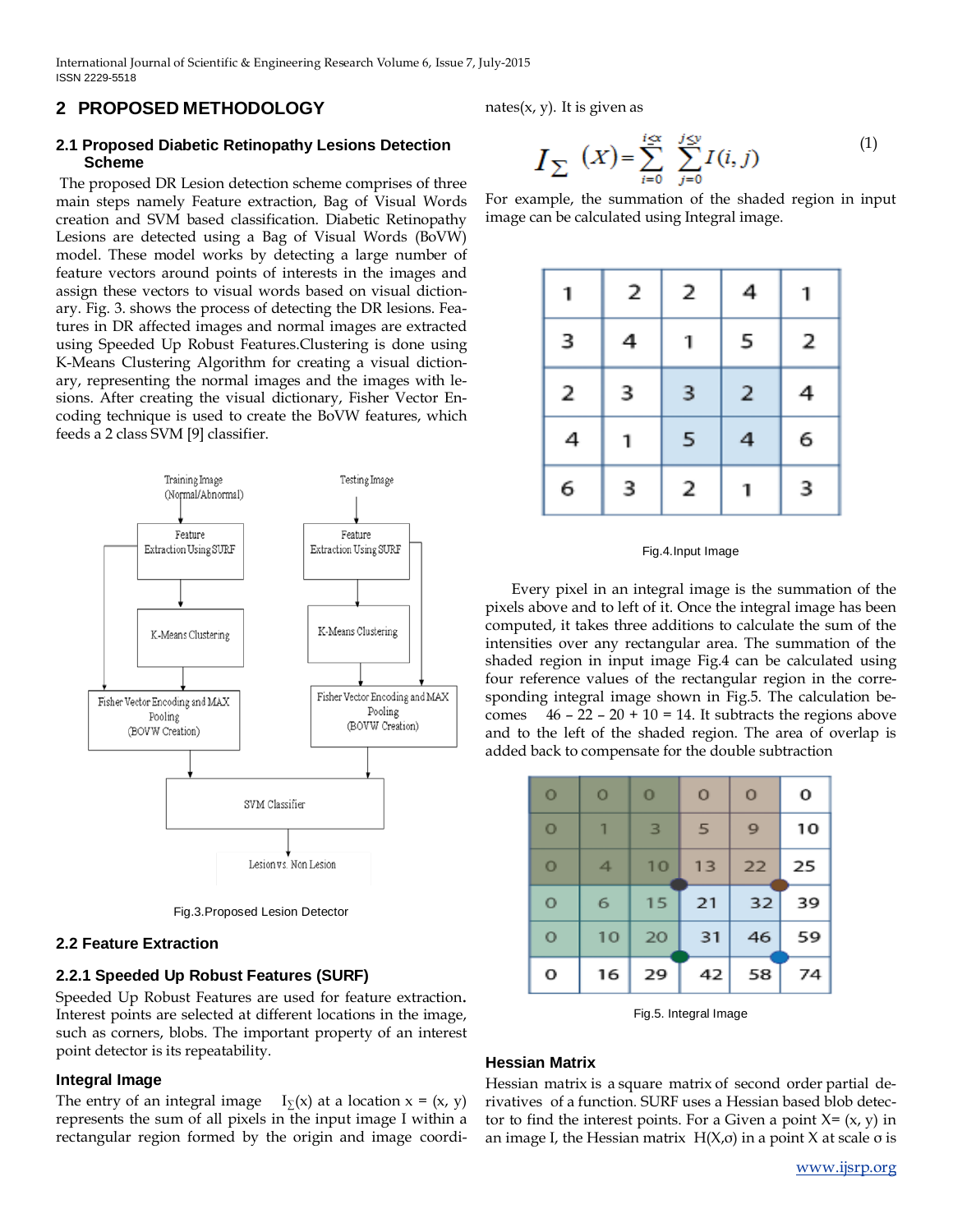International Journal of Scientific & Engineering Research Volume 6, Issue 7, July-2015 ISSN 2229-5518

defined as

$$
H(X,\sigma) = \begin{bmatrix} L_{xx}(x,\sigma) & L_{xy}(x,\sigma) \\ L_{xy}(x,\sigma) & L_{yy}(x,\sigma) \end{bmatrix}
$$
 (2)

 $L_{XX}$  ( $X,\sigma$ ) is the convolution of Integral image with the second derivative of the Gaussian kernel.

$$
L_{xx}(X,\sigma) = I(x) * \frac{\partial^2}{\partial X^2} g(\sigma) \tag{3}
$$

 Determinant of the Hessian matrix is used to select the scale. A 9x9 Gaussian kernel is used.

#### **Orientation Assignment**

Sliding window of size  $\pi/3$  is shown in Fig. 6. Sliding window of size  $\pi/3$  is used to find the orientation of interest point along the scale. Haar wavelet responses in x and y direction within a circular neighbourhood of radius 6s around the interest point is calculated. The wavelet response in x and y direction is referred as dx and dy respectively. The horizontal and vertical responses within the window are summed. The two summed responses gives a local orientation vector. The largest such vector over all windows gives the orientation of the interest point.



#### **SURF Descriptor**

The first step consists of constructing a square region centred around the interest points. The size of the square region is 20s.The region is split into 4x4 sub regions. For each sub region, Haar wavelet response is calculated at 5x5 regularly spaced sample points. The Haar wavelet response in x and y direction is referred as  $dx$  and  $dy$  respectively.  $|dx|$  and  $|dy|$ gives the polarity of the intensity changes. Four dimensional descriptor vector v is calculated for all sub regions using the equation (4).

$$
V = \left(\sum dx, \sum dy, \sum |dx|, \sum |dy|\right) \tag{4}
$$

Concatenating this for all 4 x 4 sub regions, gives a descriptor vector of length 64.

### **2.2.2 Bag Of Visual Words Creation**

#### **a) K-Means Clustering**

The K-means algorithm is the most popular and one of the

simplest clustering algorithm. It follows simple iterative steps to classify entire data set into some fixed number of clusters (assume k).



Fig. 7. K-Means Principle

#### **K-Means: Setup**

- 1. Initialize K cluster centers
- 2. It computes the Euclidean distance from each of the feature vector to cluster centre and assigns them to the cluster with the smallest distance
- 3. Recalculate the k new cluster centres as the Centroid
- 4. Repeat steps (2) and (3) until the convergence is reached.
- 5. Dissimilarity measure: Euclidean distance Euclidean distance is the distance between two points in Euclidean Space

The associated norm is called the Euclidean norm.

$$
C(i) = \|x_i - m_k\|^2, \ i = 1, ..., N
$$
\n(5)

Where  $X1$ ,  $X2$ ,..., $XN$  is the vector of observation.  $C(i)$  is the cluster number.mk is the cluster center. k-means algorithm classify each member of a given set of input data into given number of clusters. Fig.8. explains the concept of clustering. Kmeans Algorithm find the distances between samples and cluster centres. Based on the minimum distance it performs the clustering. First step distributes samples into the clusters, second step update cluster centers. Each sample is assigned to the cluster, which centre is the nearest in given metric. Updation of cluster centres is performed by computing arithmetic mean value of all the samples belonging to the cluster. These two steps are performed iteratively until no changes in position of the cluster centres.

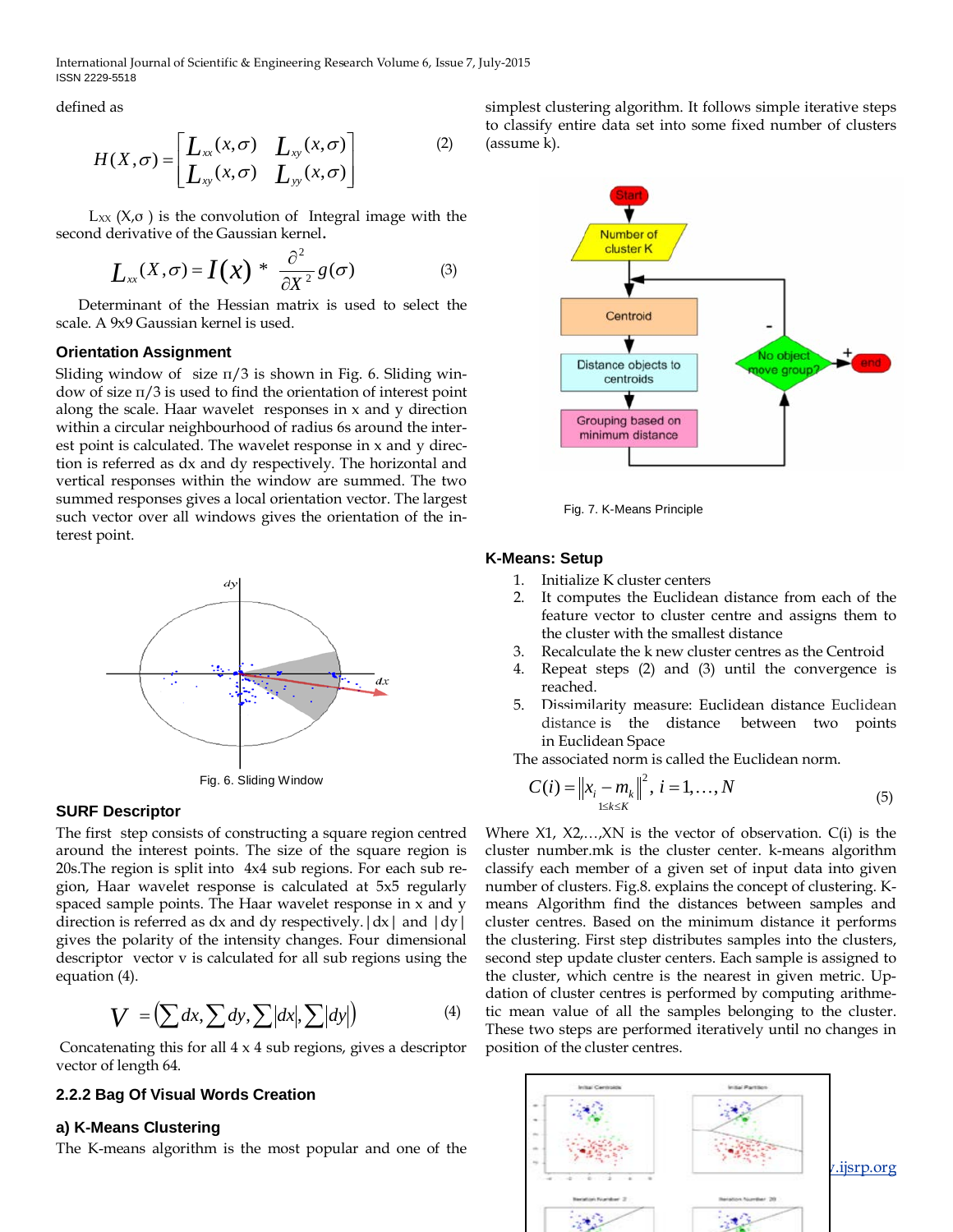Fig .8.K-Means Clustering

#### **b) Coding and Pooling**

Visual dictionary is created using k-means clustering algorithm. Centroids of the clusters are used as the visual words in the dictionary. Once the Visual dictionary is created it can be represented as The size of the dictionary is 500.

 $C = C[i]$ , where  $i = 1, 2, ..., M$ .

M is the size of the dictionary, and the dictionary size is 500. The coding step creates the BoVW feature vector

#### **Fisher Vector Encoding**

 FV uses Mixture of Gaussians as a dictionary. K components  $\theta = \theta_1, \theta_2, \dots, \theta_K = ((w_1, m_1, \sigma_1), \dots, (w_k, m_k, \sigma_k))$  are used each consisting of mixing probability, mean, and standard deviation. First and second order statistics are determined using the following equation.

$$
\phi_k = (x - m_k) / \sigma_k, \ \ \psi_k = \phi_k^2 - 1 \tag{6}
$$

Concatenation of per cluster statistics forms the midlevel feature.

$$
\phi = \left[ \bar{\phi}_1^T, ..., \bar{\phi}_K^T \right]^T \tag{7}
$$

Where  $\Phi_k$  is given as

$$
\bar{\phi}_k = \frac{p(m_k | x, \theta)}{\sqrt{w_k}} \begin{bmatrix} \phi_k \\ \psi_k / \sqrt{2} \end{bmatrix}
$$
 (8)

expression  $p(m_k|x,\theta)$  is the membership probability of mean mk being selected given descriptor x and parameters θ*.*

#### **Pooling**

Pooling is the process of aggregating several local descriptor encodings into a single representation. Pooling is typically achieved by either summing/averaging or by taking the maximum response. The pooling step takes place after the coding.  $g: \{\alpha_j\}; \quad j = 1, 2, \dots, N.$  (9)

$$
g:\{\alpha_j\}; \quad j=1,2,...,N.
$$
 (9)

 $\alpha_i$  represents the codeword assigned to the local feature vector  $x_i$ 

#### **Max Pooling**

Max pooling [2] selects the largest value among the mid level features corresponding to visual words.

$$
g(\{\alpha_j\})=Z \qquad \qquad ; \qquad Z_m \qquad \qquad =Max(\alpha_{mj})
$$

 Z be the final Bag Of Visual Words (BOVW) vector representation, this will be given to the Support Vector (SVM) classifier.The encoded output is finally given to the SVM for classification.

#### **2.2.3 Support Vector Machine (SVM)**

Support Vector Machine is a powerful methodology for solving problems in non linear Classification. Support vector machine (SVM) is used when data has exactly two classes. Principle of SVM is given in Fig .8. SVM classifies data by finding the best hyper plane that separates all data points of one class from those of the other class. The best hyper plane for an SVM means the one with the largest margin between the two classes. Margin is the maximal width of the slab parallel to the hyper plane that has no interior data points. Support vectors are the data points that are closest to the separating hyper plane. These points are on the boundary of the slab. '+' indicate data points of type 1, and '-'indicate data points of type – 1.



#### Fig.9. SVM principle

1) Mathematical Formulation

The data for training is a set of points  $x_i$  along with their label  $y_i$ .  $y_i = ' 1'$ or '-1'.

The equation of a hyper plane is

$$
(w^T x_i + b) = 0 \tag{11}
$$

*w* is called the weight vector and b is the bias.

Assume that all data is at least distance 1 from the hyper plane, then the it follows the two constraints given below for a training set  $\{(\mathbf{x}_i, y_i)\}$ 

$$
(w^T x_i + b) \ge 1 \qquad \qquad \text{if} \qquad y_i = 1 \tag{12}
$$

$$
(w^T x_i + b) \le -1 \qquad \text{if} \qquad y_i = -1 \tag{13}
$$

[www.ijsrp.org](http://ijsrp.org/)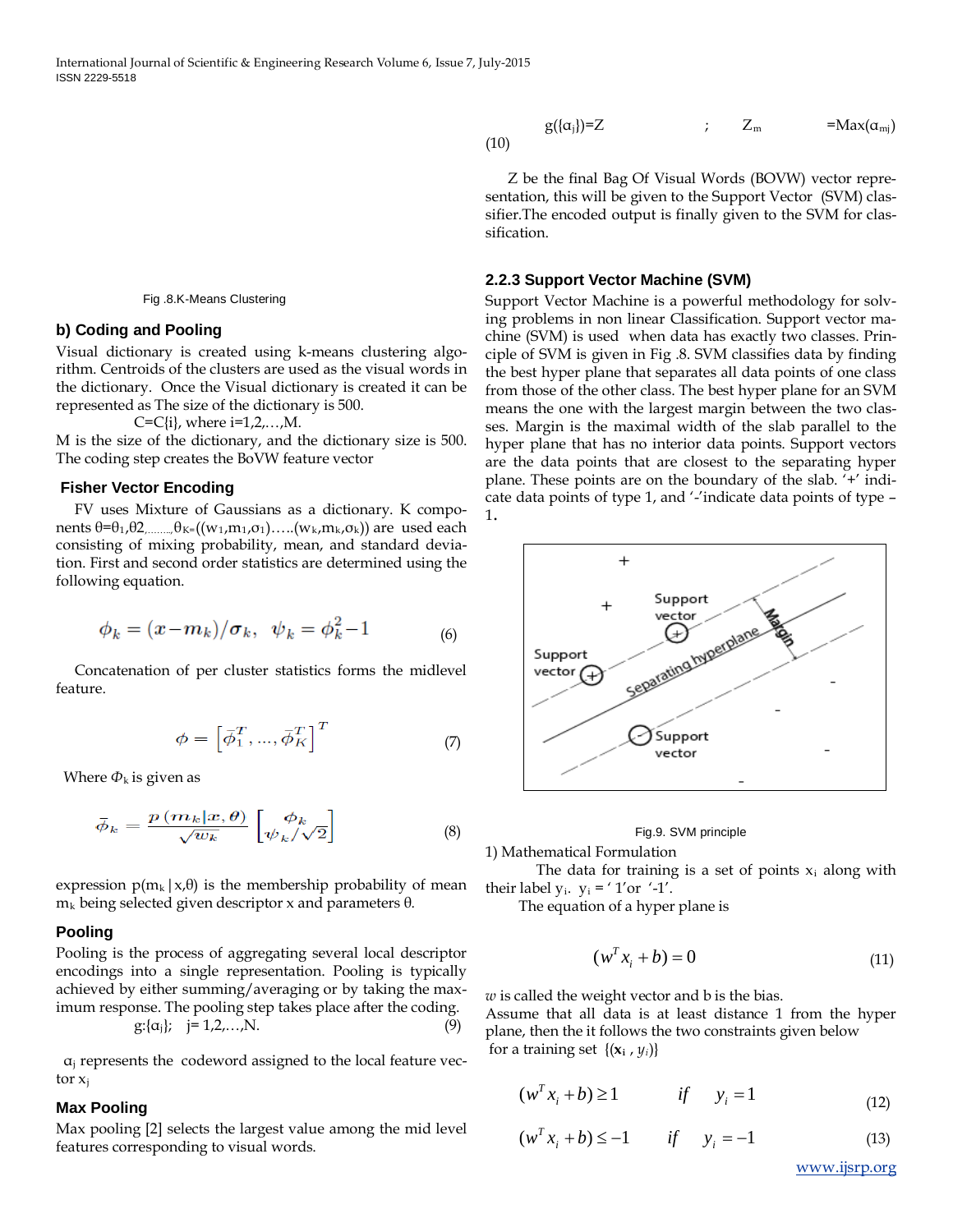International Journal of Scientific & Engineering Research Volume 6, Issue 7, July ISSN 2229-5518

SVM classifies the given data points into two groups. The data points greater than '1' are classified into one type of class and the data points less than '-1' are classified into another class. yi represents label of each class.

 The best solution for w and b enables a classification using the following equation.

$$
f(x_i) = sign(w^T x_i + b)
$$
 (14)

The given data point is classified into class 1 or class2 according to the equation (14)

# **3 PERFORMANCE MEASURE**

SVM is trained using DR1 dataset and tested using DR2 dataset. The terms used to measure the test performance are true positive (TP), true negative (TN), false positive (FP), false negative (FN).

The performance measures are given by

sensitivity = 
$$
\frac{\text{number of true positives}}{\text{number of true positives} + \text{number of false negatives}}
$$

\nspecificity =  $\frac{\text{number of true negatives}}{\text{number of true negatives} + \text{number of false positives}}$ 

 $sensitivity \times specificity$ Accuracy =  $2 \times$  $sensitivity + specificity$ 

# **4 RESULTS AND DISCUSSION**

To evaluate the performance of the proposed system, performance measures such as sensitivity, specificity and accuracy are calculated. Dataset DR1 is used for training and DR2 dataset is used for testing. Totally 250 Samples were taken from the dataset.100 images are used for training and 150 images are used for testing. Then the SVM classifier is trained with training data set.

## **4.1 Database**

Two different datasets, DR1 and DR2, were used. It has 1077 retinal images with resolution of 640x480 pixels. Of which 595 images are normal and 482 images have at least one disease, 234 images contain hard exudates, 139 images contain drusen, 73 images contain cotton wool spots ,102 Image contain Superficial Hemorrhages ,146 Deep Hemorrhages and 180 images contain red lesions.

 Dataset DR2 has 520 images with resolution of 867x575 pixels. Among the 520 images, 300 are normal and 149 have at least one lesion, 79 images contain hard exudates, 98 images has red lesions, 50 images contain drusen and17 images contain cotton wool spots.

# **4.2 INTEREST POINTS DETECTION AND FEATURE EXTRACTION**

Speeded Up Robust Features (SURF) [15] is used to detect the



Fig.11.Interest points detection and Feature Extraction(Normal)



Fig.12. Input Image (Hard Exudates)



Fig.13.Interest points detection and Feature Extraction (Hard Exudates)

More number of features can be detected using SURF.SURF has less computational complexity than SIFT.

## **4.3 Bag Of Visual Word Creation and Classification**

K-Means Clustering is done for creating visual dictionary. The size of the dictionary is 500.Using fisher vector encoding BoVW features are created. Finally SVM classifier is used for classification, which will classify the image into normal and abnormal image based on the BoVW features. The images with lesions are abnormal and images without lesions are Normal.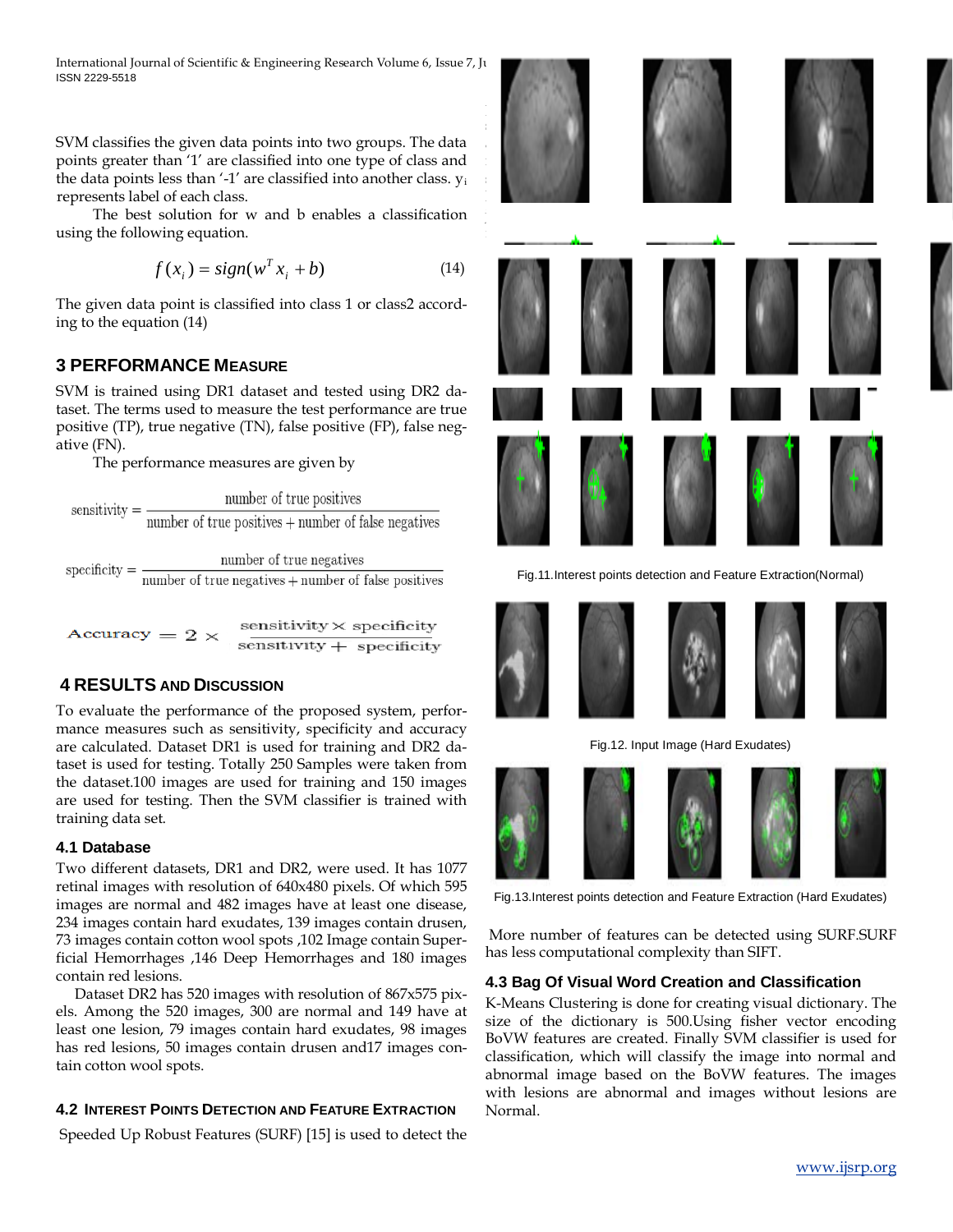International Journal of Scientific & Engineering Research Volume 6, Issue 7, July-2015 ISSN 2229-5518

#### TABLE 1

ACCURACY COMPARISON BETWEEN SURF+ SOFT ASSIGNMENT ENCODING AND SURF+FISHER VECTOR ENCODING TECHNIQUE

| <b>Lesion Detectors</b>    | Specificity | Sensitivity | Accuracy |
|----------------------------|-------------|-------------|----------|
| Hard Exudates              | 86.66       | 76.62       | 84.21    |
| Drusen                     | 64.50       | 81.81       | 72.09    |
| <b>Red Lesions</b>         | 76.40       | 77.25       | 85.46    |
| CottonWool<br>Spots        | 79.40       | 72.15       | 78.23    |
| Superficial<br>Hemorrhages | 63.60       | 74.57       | 75.20    |
| Deep Hemor-<br>rhages      | 69.23       | 71.87       | 79.00    |

The Accuracy obtained for each Lesion Detector is given in Table 1.

## TABLE 2

# PERFORMANCE MEASURE USING SURF+ FISHER VECTOR ENCODING TECHNIQUE

| Lesion Detectors       | SURF+Soft As-  | SURF+Fisher   |
|------------------------|----------------|---------------|
|                        | sigment Encod- | vector Encod- |
|                        | ing            | ing           |
|                        | (Accuracy %)   | (Accuracy %)  |
| <b>Hard Exudates</b>   | 75.50          | 84.21         |
| Drusen                 | 58.50          | 72.09         |
| <b>Red Lesions</b>     | 65.99          | 85.46         |
| Cotton Wool Spots      | 75.00          | 78.23         |
| SuperficialHemorrhages | 59.50          | 75.20         |
| DeepHemorrhages        | 68.00          | 79.00         |

The Results shows that Fisher vector Encoding technique gives better performance than soft Assignment Encoding.

 From this Results It is found that Fisher vector Encoding technique gives high Lesion classification Accuracy.

## **5 CONCLUSION**

Diabetic Retinopathy is caused by complications of diabetes mellitus, which eventually lead to blindness. It affects up to 80% of all patients who have diabetes for 10 years or more. SURF is used to detect the points of interest in the image and

Features are extracted around interest points using SURF.K-Means clustering is done for creating visual dictionary. Fisher vector encoding technique and MAX pooling is used for creating Bag of Visual words. Features selected were passed into the support vector machine (SVM) classifier which classifies the images into normal and abnormal. Six Lesion detectors such as Hard Exudates, Drusen, Red Lesions, Cotton Wool Spots, Superficial Hemorrhages and Deep Hemorrhages were considered. Performance Evaluation was done. The Results shows that Lesion classification Accuracy is improved using Fisher vector Encoding technique.

## **REFERENCES**

- [1] C.Ivo Everts, Jan van Gemert, Theo Gevers and Thomas Mensink, "Robustifying Descriptor Instability Using Fisher Vectors", IEEE Transactions On Image Processing, Vol. 23, No.12, pp. 5698 – 5706, Dec. 2014.
- [2] N.Murray, F. Perronnin,"Generalised Max Pooling", IEEE Conference On Computer Vision and Pattern Recognition, pp. 2473 - 2480, Jun.2014.
- [3] Jianchao Yang, Kai Yu,Yihong Gong and Huang," Linear spatial pyramid matching using sparse coding for image classification", IEEE Transactions On Computer Vision and Pattern Recognition pp. 1794 - 1801,2009.
- [4] K.Marina Singha, Daizy Deb and Sudipta Roy ,"A Novel Approach for Retinal Lesion Detection in Diabetic Retinopathy Images", International Journal of Innovative Research in Science, Engineering and Technology, Vol. 3, Issue .3 , pp. 2319 - 8753, Mar.2014.
- [5] P.Sohini Roychowdhury, D.Dara Koozekanani and K. Keshab , "DREAM: Diabetic Retinopathy Analysis Using Machine Learning", IEEE Journal of Biomedical and Health Informatics, Vol.18, pp. Issue. 5, pp. 1717 - 1728, 2014.
- [6] C.Balint Antal and E.Andras Hajdu, "An Ensemble Based System for Microaneurysm Detection and Diabetic Retinopathy Grading", IEEE Transactions on Biomedical Engineering, Vol. 59, Issue.6, pp. 1720-1726, 2012.
- [7] K.Deepak and J.Sivaswamy, "Automatic Assessment of Macular Edema from Color Retinal Images", IEEE Transactions on Medical Imaging, Vol. 31, Issue.3, pp. 766–776, 2012.
- [8] H.Jelinek, R. Pires, R.Padilha, S.Goldenstein, J.Wainer and A.Rocha, "Data Fusion for Multi Lesion Diabetic Retinopathy Detection", IEEE Computer Based Medical Systems, pp. 1–4, 2012.
- [9] T.Carvalho, H Jelinek, S. Goldenstein and J. Wainer, "Points of Interest and Visual Dictionaries for Automatic Retinal Lesion Detection", IEEE Transactions on Biomedical Engineering, Vol.59, No.8, pp.2244\_2253,Aug.2012.
- [10] L.Liu, L .Wang and X. Liu, "In Defense of Soft Assignment Coding", IEEE Intl.Conference on Computer Vision, pp. 2486 - 2493, 2011.
- [11] D.Morariu, R.Cretulescu and L.Vintan , "Improving a SVM Meta classifier for Text Documents by using Naive Bayes" , Int. J. of Computers, Communications & Control, Vol. V, No.3, pp. 351- 361,2010.
- [12] J.Van Gemert, C.Veenman, A. W. M.Smeulders and J.M.Geusebroek, "Visual word ambiguity', IEEE Transactions on Pattern Analysis and Machine Intelligence" vol. 32, Issue.7,